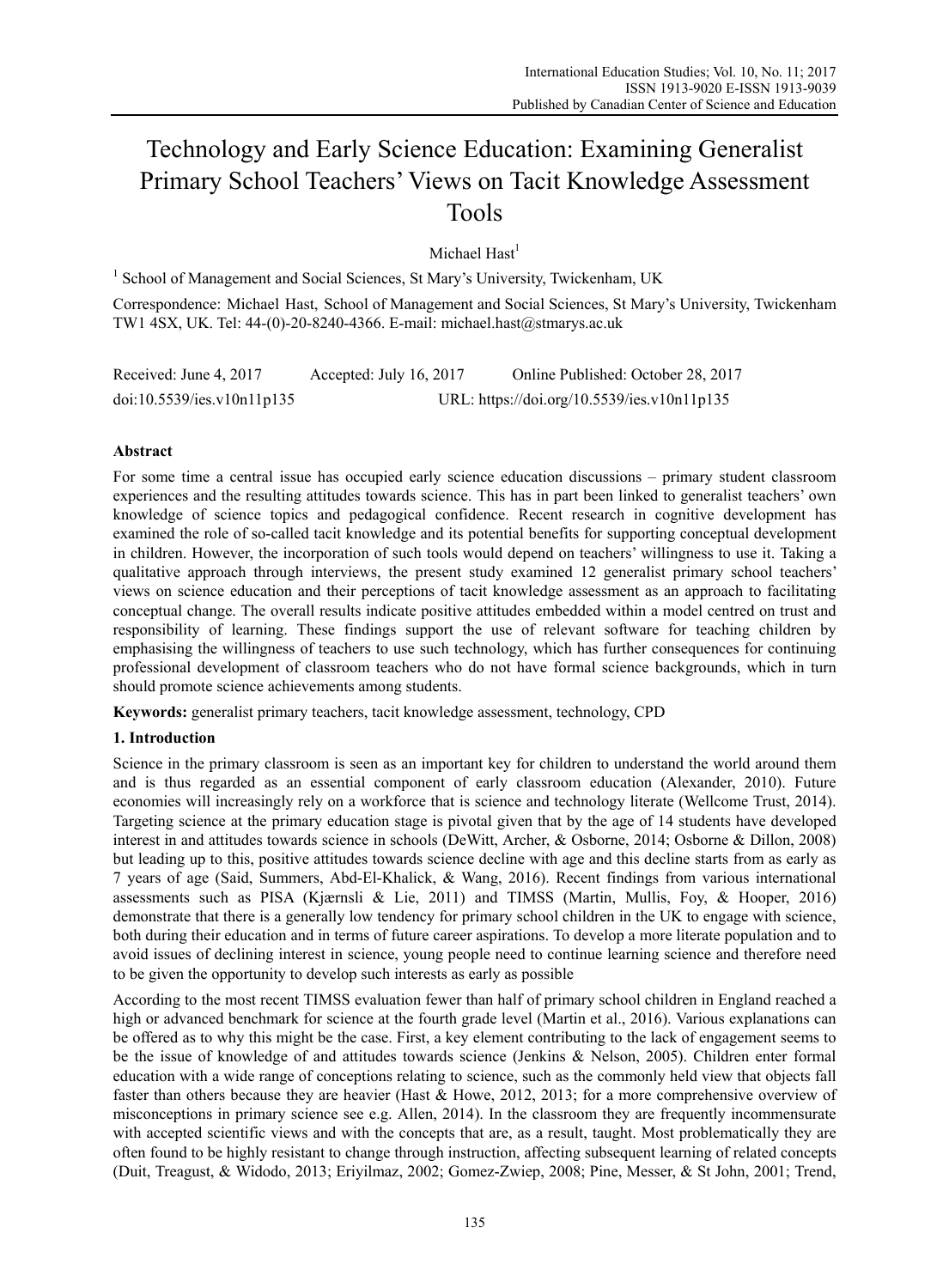2001). These initial conceptions are often the result of extensive everyday world experiences (Bliss, 2008; Eshach, 2007; Klaassen, 2005) and it is precisely such early life-world experiences that seem to act as major factor in the choice to pursue science education at later points (DeWitt et al., 2013). This is not surprising given that if initial science education is not successful in its engagement then advanced concept development cannot thrive due to a lack of a stable conceptual knowledge base (Wiser & Smith, 2008).

Understanding children's conceptions is crucial for educational practice, as any prior knowledge needs to be considered so that successful instructional approaches can be designed, particularly in the early years of education (Duschl, Schweingruber, & Shouse, 2006). Recent research has turned towards so-called tacit knowledge of scientific conceptions. Such knowledge differs from explicitly stated understanding (which can be expressed verbally, in writing etc.) in that it taps underlying knowledge structures that are set to provide quick responses without conscious awareness but elicit feelings of familiarity (Collins, 2010; Polanyi, 1967). In the context of scientific conceptions the work collectively shows that children may hold explicitly stated ideas about object motion that are incommensurate with accepted scientific views such as that heavy objects always fall faster than lighter objects and that lighter objects roll faster along even surfaces than heavier ones (Hast & Howe, 2012, 2013). However, these same children appear to hold underlying tacit knowledge about relevant events that indicates a more accurate representation of such scientific concepts but that does not appear in their verbalised theories (Hast & Howe, 2015, 2017; Howe, Taylor-Tavares, & Devine, 2012, 2014; also see Hast, 2014; Howe, 2014). Tacit knowledge has consequences for science education – 'a great deal of our commonsense knowledge, and there is a large amount of it, is tacit' (Bliss, 2008, p. 123; also see Brock, 2015). Indeed it has already been made use of in the development of intervention approaches to facilitate conceptual change in children; children who were given the opportunity to engage with software that taps tacit knowledge about falling objects showed much greater score improvements from pre- to post-test than children who did not get to work with the computer program (Howe, Devine, & Taylor-Tavares, 2013; Howe, Taylor-Tavares, & Devine, 2016). Harnessing such opportunities to enable conceptual change is critical to promote an understanding of and resulting interest in science. Classroom teachers are the key to providing children with access to such a learning opportunity.

A prime factor that may either be actively contributing to student attitudes or at least inhibit an overcoming of such negative views appears to arise from the fact that many generalist primary school teachers lack sufficient training in science knowledge, particularly physical science (Avraamidou, 2015; Davis, Petish, & Smithey, 2006). To-date, pre-service teachers in England and Wales undergoing postgraduate training are required to complete and pass skills tests in numeracy and literacy (Department for Education, 2015). However, there is no such requirement for any other subject areas, including science. In fact, generalist primary school teachers do not require any science qualifications beyond GCSE level – aged 16 years – in order to teach (Wellcome Trust, 2014). In fact, only around one third of primary school teachers in England have formal science qualifications beyond this level and pupil achievement is lower where teachers lack such qualifications (Martin et al., 2016). Additional research indicates a critical relationship between scientific literacy levels among teachers and their attitudes towards science – the lower the literacy level the more negative the attitudes (Murphy & Beggs, 2005; Rice, 2005; Van Aalderen-Smeets, Walma van der Molen, & Asma, 2012). This reluctance further impacts on the confidence to successfully teach science and to be able to incorporate new teaching content (Avraamidou, 2013, 2014; Howitt, 2007; Pedretti Bencze, Hewitt, Romkey, & Jivraj, 2008).

Issues around knowledge and confidence seem particularly elevated when it comes to teaching physical science in relation to other areas of science, and primary school teachers are less likely to view themselves as being very well prepared to teach this (Avraamidou, 2015; Martin et al., 2016). Object motion in particular plays a special role in science. It is a ubiquitous concept which we engage with from birth onwards and witness on a daily basis in multiple situations. It has implications for development of motor skills and using these to judge events and plan actions (White, 2012). Within more formal contexts it represents a basis for many higher-level elements of physics, such as force, energy and relativity (Shankar, 2014). As such it has a significant impact on successful engagement with science education. However, despite its significance for education the limitations in teachers' confidence, subject knowledge and understanding of young children's learning in science continue to act as key barrier in promoting educational achievement (Glauert, Compton, & Manches, 2012).

Additionally, the use of technology in teaching is no new phenomenon; research has shown that using computer games can enhance learning and participation in technology-enhanced activities leads to higher intrinsic motivation (Tüzün, Yılmaz-Soylu, Karakuş, İnal, & Kızılkaya, 2009) – essential to heightening interest in science. The most recent TIMSS evaluation (Martin et al., 2016) showed that three in four primary school children in England had technology available to supplement their learning of science. However, when it came to using it for scientific experimentation and studying simulations this number was significantly reduced, with only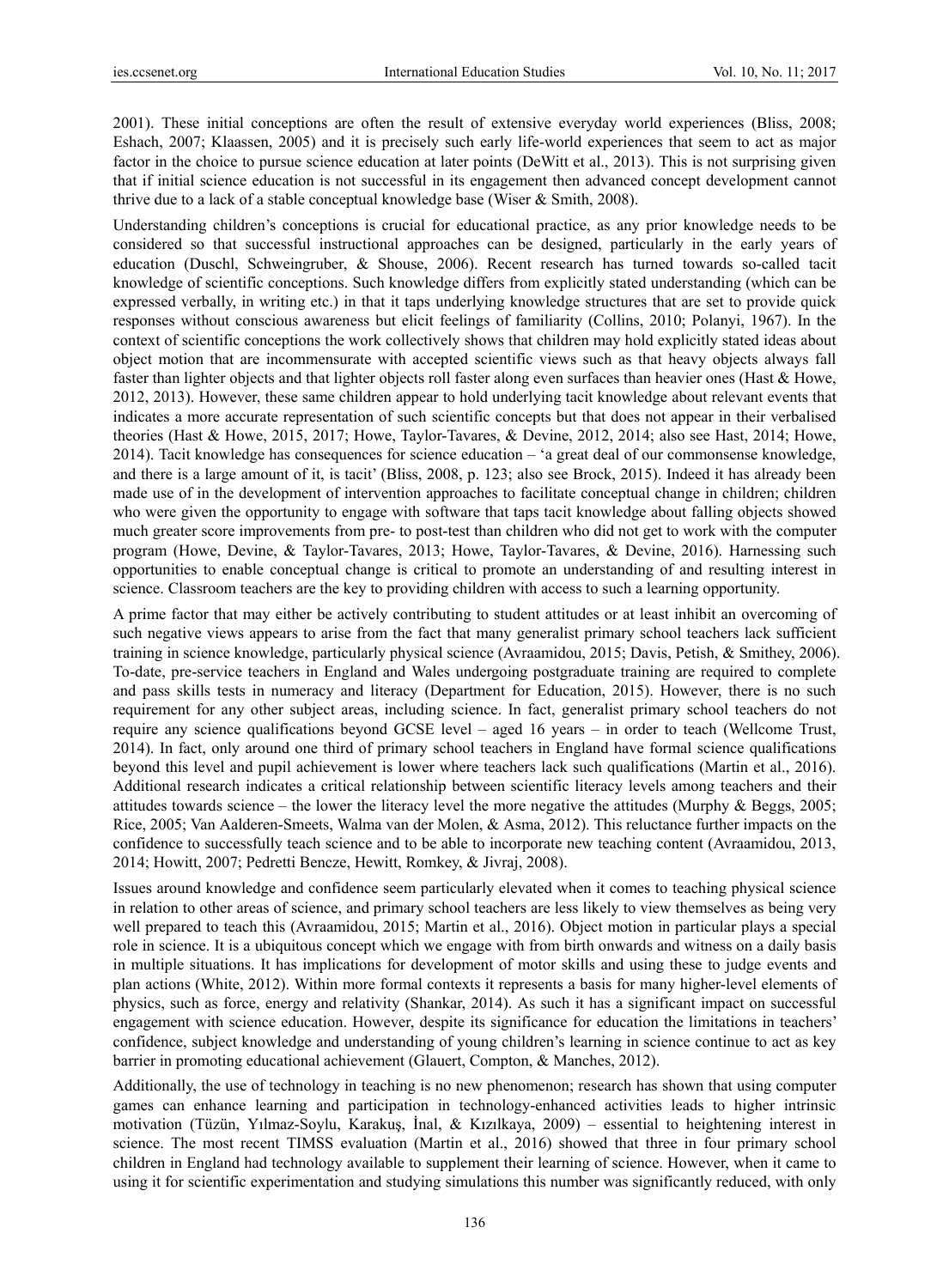half of science teaching involving technology. There is some indication that primary school teachers do have positive attitudes towards using information and communication technology (ICT) in their teaching of science (Cavas, Cavas, Karaoglan, & Kisla, 2009) and that teachers value ICT as a tool for pupil learning and differentiation (Smeets, 2005). However, others suggest that this group of teachers–and those arriving into the profession–actually lack appropriate technological literacy (van Aalderen-Smeets et al., 2012) despite many of these teachers now being considered as part of the so-called digital natives (Prensky, 2012). Moreover, technology is significantly underused in science education, with the key issue appearing to be lack of access to appropriate resources (Bingimlas, 2009; Dawson, 2008).

A key tool in attempting to resolve these issues for generalist teachers in particular would be through continuing professional development (CPD), both at the science and the technology level (Tondeur et al., 2012). Yet challenges are encountered here, too. A recent report by the Wellcome Trust (2014), for instance, indicates that provision of such opportunities to improve primary science education in England remains problematic. Despite being a core part of the National Curriculum, school leadership does not give science the levels of priority accorded to literacy and numeracy, due to differences in accountability, and there is insufficient access to science expertise within schools for generalist classroom teachers. The same report emphasises that while science leadership is still prioritised, generalist classroom teachers also need to engage with CPD to enhance pupils' experiences of science in the primary school classroom and to directly share the gained expertise with children in the classroom rather than follow a cascaded training approach. By targeting generalist teachers there is a better opportunity to target limitations in their own scientific knowledge, how children develop such knowledge and therefore how to approach lesson planning (see similar recommendations made over various years by the Office for Standards in Education, Children's Services and Skills, 2008, 2011, 2013).

Successful implementation of tacit knowledge assessment tools largely depends on teachers being able and willing to incorporate it into their classroom teaching. By combining the various issues presented so far, the present study seeks to examine whether tacit knowledge assessment tools do not just provide learning advantages for children but whether generalist teachers who lack knowledge and confidence in teaching elementary science as well as using technology to support science teaching feel it can serve as a teaching tool. Moreover, understanding teacher attitudes towards science teaching and technology as well as their recognition of own limitations may have important consequences for the development of CPD for generalist classroom teachers that might potentially include tacit knowledge assessment. This was addressed through an examination of teacher views on science education, children's roles and the perceived potential of using tacit knowledge assessment tools in teaching.

# **2. Method**

#### *2.1 Participants*

Participants were recruited from state primary schools in the Greater London area. Schools were emailed with invitations to take part in research and interested teachers responded. Their suitability to contribute was evaluated based on training background and teaching experience. As this study was primarily concerned with teachers who did not have extensive formal training in science or science education, only teachers who had no formal science education beyond GCSE level (age 16 years) were considered. Another criterion that was considered relevant was teaching experience for teachers in Key Stage 1 (ages 5-7 years). The software is concerned with specific aspects of physical science that are currently only taught in Key Stage 2 (ages 8-11 years; Department for Education, 2013) but some elements had been part of the Key Stage 1 science curriculum prior to the establishment of the new curriculum (cf. Department for Education and Employment, 1999). Therefore Key Stage 1 teachers were only considered for the research if they had taught relevant physical science topics prior to the installment of the new curriculum in September 2014. Level of ICT experience was not specified but teachers were invited on the basis of a self-perceived lack of confidence in and experience of teaching using technology. A total sample of 12 teachers was selected. Of these, 9 were female and 3 were male. This is an approximate reflection of the gender distribution among the relevant primary school teacher population at the time of data collection (cf. Department for Education, 2016). Because of the content of the current National Curriculum a slightly greater emphasis was placed on Key Stage 2 teachers. As a result, the Key Stage 1 sub-sample was made up of 3 females and 1 male (all teaching Year 2); the Key Stage 2 sub-sample was made up of 6 females and 2 males (across Years 3-6).

## *2.2 Procedure*

In order to gain insight into teacher views on science education and their perceptions of tacit knowledge assessment, semi-structured interviews were conducted. The semi-structured interviews were split into four main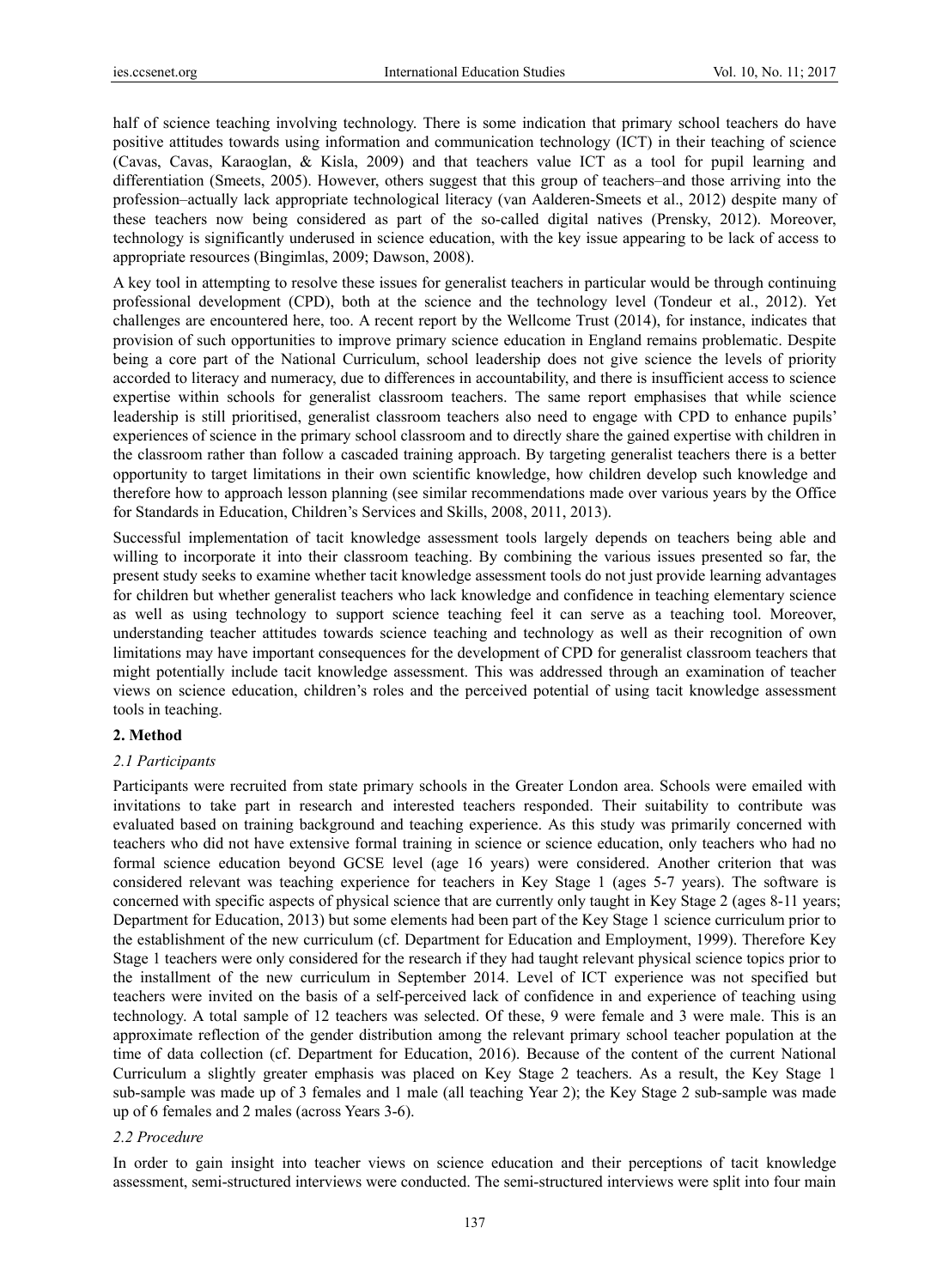sections. The first section's purpose was to collect background information on the teachers in relation to teacher training and general teaching experience. The second section was about their perceptions of science as a discipline and their attitudes towards teaching science. The third section covered their understanding of scientific knowledge children bring into the classroom. The final section of the interview addressed their views on software assessing tacit knowledge. As part of the final interview section teachers were given the opportunity to engage with the software used in Howe et al. (2013, 2016), with minimal guidance from the interviewer (Note 1). Interviews were carried out in teacher classrooms outside of teaching hours. They lasted approximately 45 minutes to 1 hour.

## *2.3 Data Analysis*

After completion of interviews these were analysed by drawing on a grounded theory approach (Charmaz, 2014; Corbin & Strauss, 2014). Transcripts were coded using the three stages of open, axial and selective coding. An initial process of manual line-by-line open coding was performed. This meant reading and re-reading the transcripts whilst identifying all emerging instances of attitudes, feelings, ideas, thoughts and experiences which were repeated multiple times. These were constantly compared both within and across participant transcripts. This was done until theoretical saturation had been reached, that is, until no further new codes emerged from the data. Memos were written alongside the extraction of codes. During the second stage of axial coding the initial codes were then grouped to form thematic relationships with more elaborate definitions based on the memos. Finally, through selective coding central and peripheral themes were identified and relationships between themes were established. Two themes were identified as being at the core of the relational model; 'responsibility' and 'trust'. Any other key themes identified were seen to stand in some relation to this core.

## **3. Results and Discussion**

Understanding the value that primary school teachers place on science education was seen as a foundational element when trying to examine the potential of incorporating software. Across the board teachers noted that science education was an important component of the classroom experience, including that it offered opportunities for skills that they could either not gain in other ways or that they could apply across the curriculum:

*"The importance is for them to understand the world in which they're living, and I think everything that the children ask, a lot of what the children ask in terms of questioning, there's always a science link to it." (WR)* 

Teachers also viewed science as a particular curriculum area where children are not afraid of making mistakes, which the teachers felt would lead to more engagement on the children's side:

*"In literacy they're quite scared of making mistakes whereas in science, when their bulb blew up because they used too much battery power they were, you know, quite happy with that and wanted to give it another go." (AG)* 

Teachers are evidently in agreement with Alexander's (2010) view that science is essential for primary education. Understanding the value attached to science education is crucial as such views can impact motivation to teach by considering the goals for completing tasks and feelings or emotional reactions towards these tasks (cf. Thoonen, Sleegers, Oort, Peetsma, & Geijsel, 2011). By emphasising the value of science education teachers may be signalling openness towards the incorporation of additional teaching approaches and CPD.

All of the teachers rated their confidence in teaching science as a 6 or 7 out of 10 or equivalent, and all of them considered this to be a lower confidence level than for any of their other teaching. Despite similar rating levels the teachers did differ in their perceptions of science. Some viewed it very positively, despite the lack of training background.

*"I love science. I don't really understand it very well but I do, I really enjoy it." (RB)* 

Others saw the fault for not being so confident within themselves. This included the fact that their interests typically lay in fields other than the physical science aspect of the curriculum, but mostly centred on a lack of appropriate knowledge:

*"I am interested in science, but I, I'm more interested in the arts and history … But the more that I do with the children, the more, you know, you have to do wider reading … I have an interest there, but definitely also have a lack of knowledge." (MS)* 

This is certainly reflective of the literature, supporting the views that generalist teachers frequently lack knowledge and skills when it comes to science teaching (Avraamidou, 2013, 2014, 2015; Howitt, 2007; Pedretti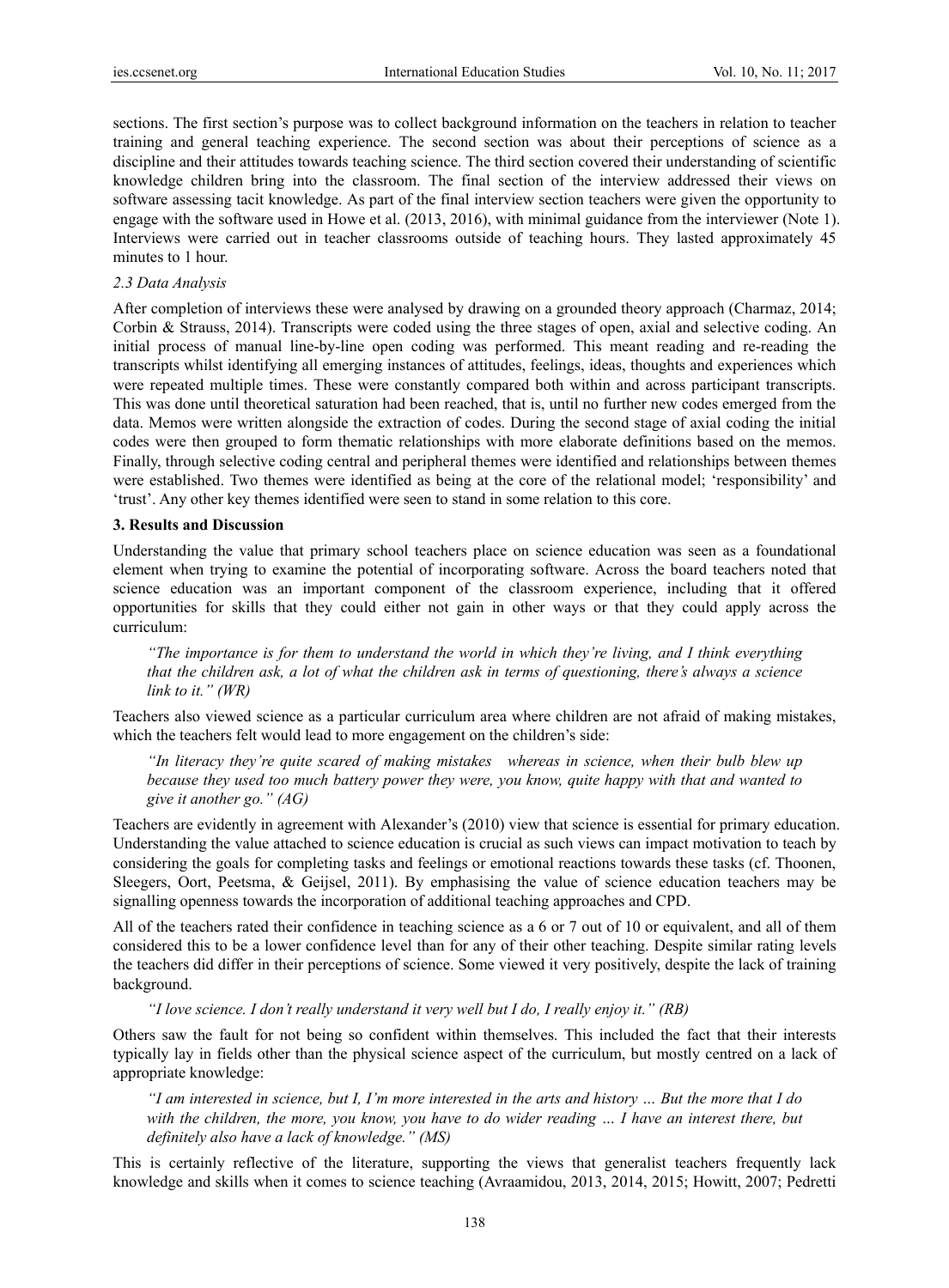et al., 2008; Murphy & Beggs, 2005; Rice, 2005; Van Aalderen-Smeets et al., 2012). It is encouraging to see, though, that teachers are able to recognise this as it may contribute towards a stronger willingness to engage with such issues. A third component identified the lack of confidence as being, at least in part, due to a perceived lack of appropriate external support when it comes to trying to think about how to teach physical science in the classroom:

*"If I've ever had any CPD in terms of subject areas, it has always been on the English or the maths and reading as opposed to science … it's funny, because it's a core subject as well, and I just feel… there's never as much emphasis on it." (FL)* 

Indeed, in the UK primary school science does not receive the same attention as mathematics or literacy. For teachers this experience starts as early as applying for teacher training programmes when they are expected to pass professional skills tests in both subjects prior to taking up their training but are not required to do so for science (Department for Education, 2015) – although science can be seen as a combination of numeracy and literacy skills. However, this may not necessarily be explicitly evident to teachers and could therefore impact on the perceived value of science as a key area of the primary school curriculum (also see e.g. Rogers, 2012).

The particular problem how teaching approaches are influenced by subjective attitudes towards science was identified at various levels. Some teachers felt that their teaching practice was possibly undermined by negative views or lack of understanding whereas others showed clear signs of trying to actively avoid teaching these topics:

*"It definitely impacts my own enthusiasm, so if there is a topic that I'm particularly passionate about it shows, but sometimes I'm confused … if there's something that I don't, I'm not very confident in, we either do a limited amount of time on it or they could just tell that I don't enjoy it very much." (RB)* 

Nonetheless teachers were equally aware of the consequences that such attitudes might have, recognising that their approaches impact the classroom experiences of the children:

*"They don't enjoy it as much. They don't learn half as much that they probably could or should and I probably wouldn't allow them to take as many risks in their learning of it … because if I've got that kind of barrier I only know so much and so we can't go any further than that." (LT)* 

This is critical since the literature indicates a relationship between teacher knowledge and student engagement (Martin et al., 2016) as well as impacting on attitudes to teaching, which in turn again interfere with classroom experiences (Avraamidou, 2013, 2014; Howitt, 2007; Murphy & Beggs, 2005; Pedretti et al., 2008; Rice, 2005; Van Aalderen-Smeets et al., 2012). Nonetheless, like recognition of values of science education, being aware of shortcomings and how they impact classroom experiences may signalise openness towards engaging with alternative teaching approaches that reduce the need for teacher knowledge.

Given the self-identified relative lack of confidence in teaching science it is not particularly surprising that teachers who lack necessary knowledge and insight are prepared to seek advice and support elsewhere. The sources of support can be separated into two camps. Primarily, teachers explained that they tended to seek support from their more experienced colleagues, typically the school's science coordinator:

*"We would've had an input from the science coordinator in terms of this is how I would approach a lesson in this, and this is how I'd deal with any misconceptions that might exist, but nothing exterior." (AG)* 

In the other camp are those teachers who, despite some issues with confidence in teaching primary science, took it upon themselves to seek out resources that would support their activity planning, though even here occasionally indicating lack of confidence, expressed through an uncertainty regarding availability of resources. Nonetheless many teachers also referred to various online resources that they used to support their teaching, including making use of simulations and watching videos where experts in their fields discuss science topics, often in more lay terms:

*"Often I use short video clips that have explanations on obviously their field, they're going to be much more accurate than, you know, something that I'm less competent on." (CT)* 

In addition, teachers typically explained that they like teaching science because it is an opportunity for the children to be practical and try out things for themselves. However, they were very aware that this is not always possible in a classroom setting, mostly due to safety issues, and they were then more likely to turn to online demonstrations as a supportive teaching tool:

*"So there was one where we were doing on changing states … different types of metals that you can*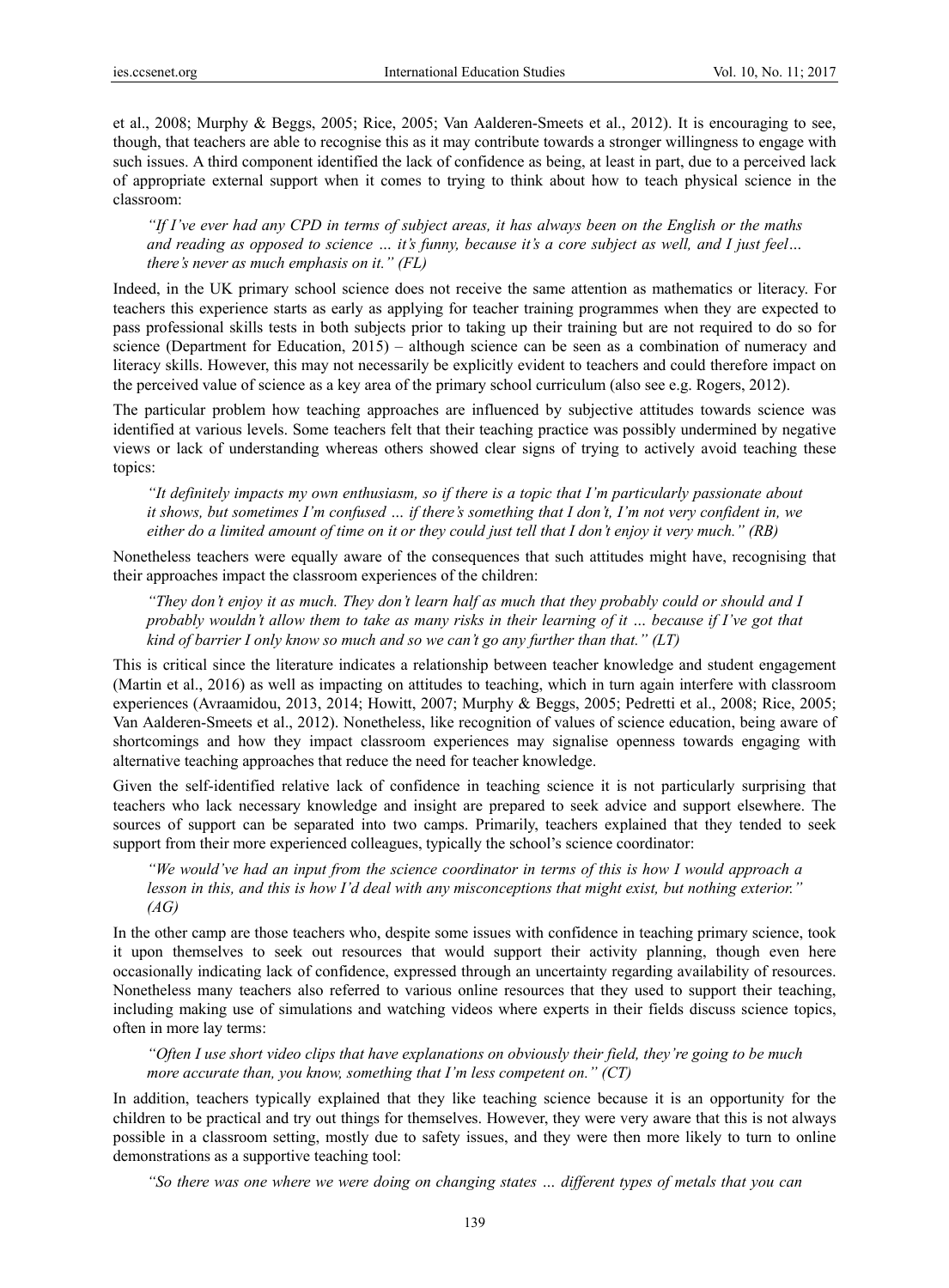*melt, something like that, but you can't do that in class, and so there was a virtual experiment and they could set it up to have them put the metal on the plate and then heat it up and it would measure how long it took to melt." (FL)* 

This suggests that there are realistic expectations among teachers about what can and cannot be achieved in the science classroom, and that alternatives have to be considered. Not only does this enable teachers to turn towards experts in their fields, it also highlights the recognition of the value of using simulations in science teaching that is reflected in the literature (Hennessy, 2006; Hennessy et al., 2007; Rutten, van der Veen, & van Joolingen, 2015).

A key factor emerging from the interviews was that teachers recognised the importance of including the children in the process of teaching and learning. This recognition has had an impact on how the teachers engage with addressing own knowledge and teaching methods, especially if it is an area towards which they might not have particularly positive attitudes:

*"Perhaps I wouldn't have built pirate ships with them if I hadn't realised that actually they were so enthused in this, and … we only brought in our space topic just because they would not stop talking about space." (RB)* 

This affords a shift of responsibility onto the children, or a more strongly coordinated process between children and teachers. This coordination can lead to higher levels of motivation in student learning (cf. Reeve, 2006) and strengthens self-determination (Deci & Ryan, 2012, 2013). Deci and Ryan point out that based on a constant active exchange with the classroom environment, supportive resources are needed to nurture inner motivational resources; action and development come from within – an idea akin to self-collaboration (Hast, 2014). Howe et al.'s (2013, 2016) software allows for this as in using it the teacher merely acts as facilitator and the student takes on more of the instruction process. This also provides teachers with the opportunity to become more self-determined in their teaching, which in turn can lead to self-determined student learning (Roth, Assor, Kanat-Maymon, & Kaplan, 2007).

The teachers were quite able to identify children's limited understanding, including being able to give specific examples (cf. Gomez-Zwiep, 2008; Pine et al., 2001), despite finding it a challenge at times:

*"We made rocket balloons once to test friction, so we had straws that were going over a piece of wool, a piece of string, a piece of wire, and to see which had, you know, which was going to slow down and why it was going to slow down, and a lot of children, they were, you know, straight up said "oh no, that's definitely going to slow down," just from their understanding, I suppose, of what they would have done in terms of informal learning … playing with cars or using, you know, matting as opposed to something smoother." (MS)* 

The key source of misconceptions was recognised to come from external learning opportunities, including informal learning settings, but mostly simply from experiencing the everyday world around them:

*"From the books that they read at home and the programs that they watch, from when they've been to the zoo or been on holiday." (WR)* 

Much of children's knowledge is indeed acquired through extensive experiences with the everyday world and within contexts where parents or older siblings are involved, too (Bliss, 2008; Eshach, 2007; Klaassen, 2005). This naturally posed a challenge for teachers:

*"Identifying them … the children won't necessarily come and say to you, 'I think this,' straight off, and you might find it halfway through something, and then that means you need to adapt what you're doing in the middle of your teaching in order to address that." (CS)* 

In addition, teachers recognised the challenges they faced in their instruction as many ideas in science can be highly resistant to change:

*"One child was absolutely adamant that plasticine would sink straight to the bottom and obviously we were saying that, you know, sometimes it will sink and sometimes it won't … the children were sort of debating it, saying 'no, I've done that at home, when you make it flat and it has a lot of surface area, then it will float'." (RB)* 

Most importantly, the teachers were able to examine where they thought the children's knowledge had come from. Interestingly, one teacher already made reference to scientific conceptions that can be seen as being reflective of underlying knowledge as assessed through the software, which indicates awareness that the surface knowledge displayed by children is not always definitive: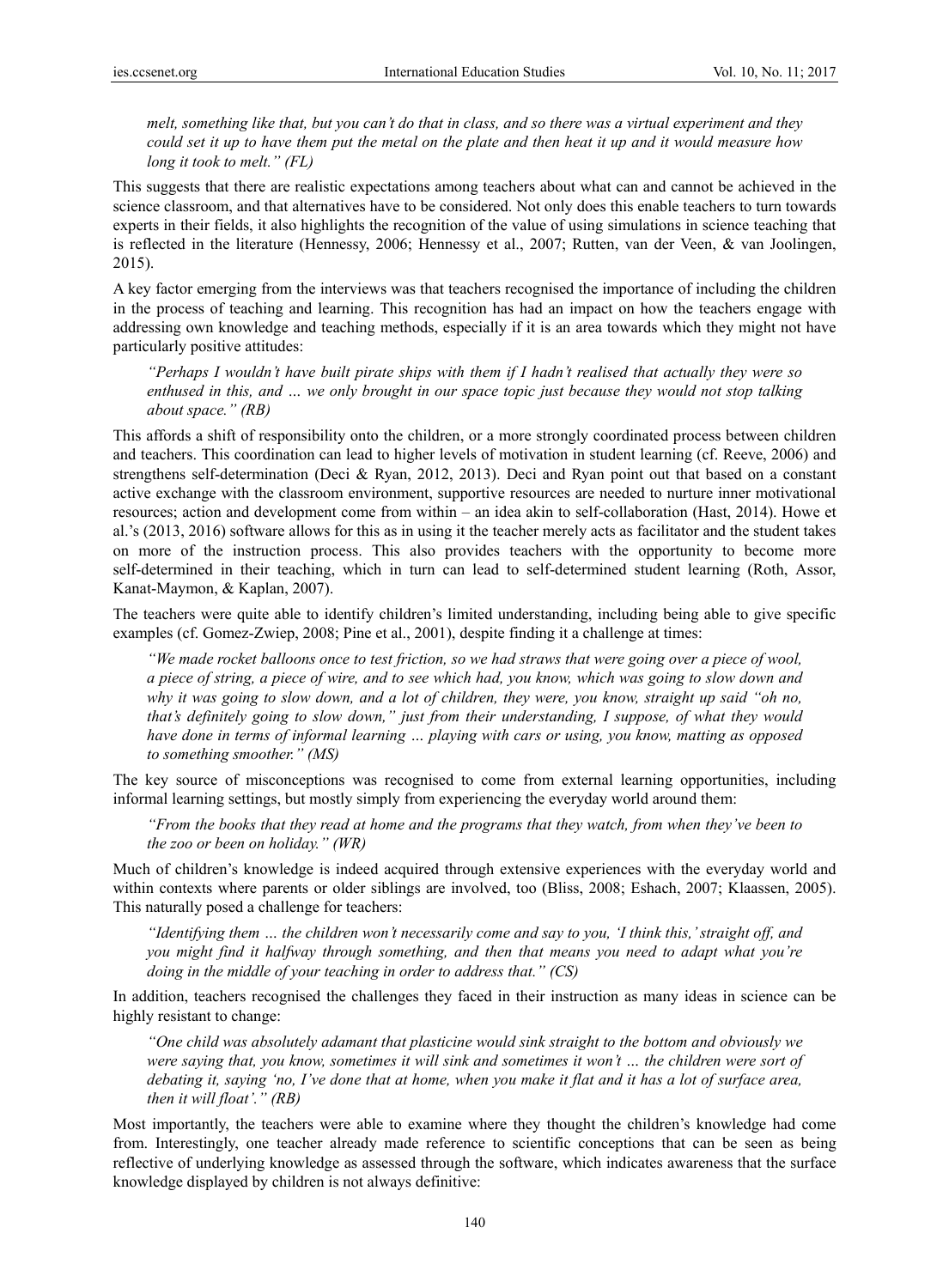*"It is there but you need to dig a little deeper for it to become evident to them." (MS)* 

Once again this awareness highlights opportunities for having children engage with tacit knowledge assessment approaches since the software helps children challenge their own ideas through self-collaboration (cf. Hast, 2014).

A key element emerging in the interviews was the issue of children's trust and how that interfered with facilitating conceptual change through teaching. Some of the teachers were optimistic about how readily children appeared to accept their insight:

*"I think children are very accepting at this age of their, of their teachers if you tell them something. That's why you have to be so careful; they really take it on board." (LT)* 

Other teachers, on the other hand, pointed out that children needed more convincing when trying to address their scientific viewpoints:

*"You often have to prove things to them." (MS)* 

In trying to examine why this might be the case several teachers mentioned that they felt children's ideas most likely existed because of close authority figures such as parents, who are highly trusted, and the teachers recognised this as a barrier to their own teaching towards overcoming misconceptions:

*"I think it's very difficult when they've got an idea in their heads to then mould a new one … from my experience at least, they found it very difficult to change their view, particularly if it's been a parent or somebody that says 'oh, it's like this' and actually it isn't like that and the parent's made a mistake." (RB)* 

Most of the teachers, however, identified children's self-trust as being central to resistance in changing conceptions. These views seem to be based on the notion of personal testimony:

*"If they've seen something or observed something then it must be true cause they've seen it." (CT)* 

There is an interesting mix in perceptions here. Indeed, the literature suggests that trust is an important aspect in the construction of scientific knowledge throughout childhood, highlighting in particular the element of self-generated knowledge versus the testimony of others. Of particular interest is the shift from a default bias to rely on testimony towards developing robust self-generated theories (Jaswal, 2010; Jaswal & Pérez-Edgar, 2014; Tamis-LeMonda et al., 2008) and resistance to misleading testimony (Jaswal et al., 2014). This robustness may even present itself when confronted with real-life evidence demonstrations that are to the contrary of own established ideas (cf. Baker, Murray, & Hood, 2009). Yet this confidence in own knowledge, including in the domain of science (Howe, 2014; Jaswal, 2013), should not simply be seen as resistance than cannot be overcome but as a key teaching tool that can be used to foster self-collaboration in knowledge formation (Hast, 2014) – something the software in question sets out to achieve.

A further component to evaluate is the aspect of responsibility of learning new scientific knowledge. Addressing how teachers deal with the shortcomings in their own knowledge and confidence in teaching physical science in the event of not possessing the answer themselves some did recognise the need to be more proactive and to further their own knowledge. It was very clear, however, that the majority of teachers believed in shifting the responsibility of learning onto the children by encouraging a process of self-teaching. This occurred by giving the children more ownership over their learning experiences, either on an individual or on a group level:

*"I'm always very honest, I say, you know, sometimes I don't know the answer and that we need to find out, or perhaps that could be something you could do at home, you could find that out and bring the answer in the next day." (RS)* 

Teacher questioning is a prominent feature of classroom dialogue, and within this process the responsibility of thinking remains with the student (Chin, 2006; van Zee, Iwasyk, Kurose, Simpson, & Wild, 2001). There is discussion within the literature that examines the issue of ownership in science education, including in relation to virtual experiments (e.g. Childers & Jones, 2015; O'Neill & Barton, 2005). Virtual experimentation provides students with control which is seen as crucial for engagement with topics and the resulting learning process. Students become their own teachers, and the classroom teachers in turn become outsiders for the duration of the experimentation. This aspect of ownership provides more positive views on science. The teacher remains as a facilitator but is able to shift responsibility of the learning and teaching process onto the children, making science education both child-directed and child-led – again emphasising the beneficial aspect of self-collaboration (Hast, 2014) that the underlying knowledge assessment approach supports.

Importantly, the software was demonstrated and evaluated only after insight was gained into the teachers' values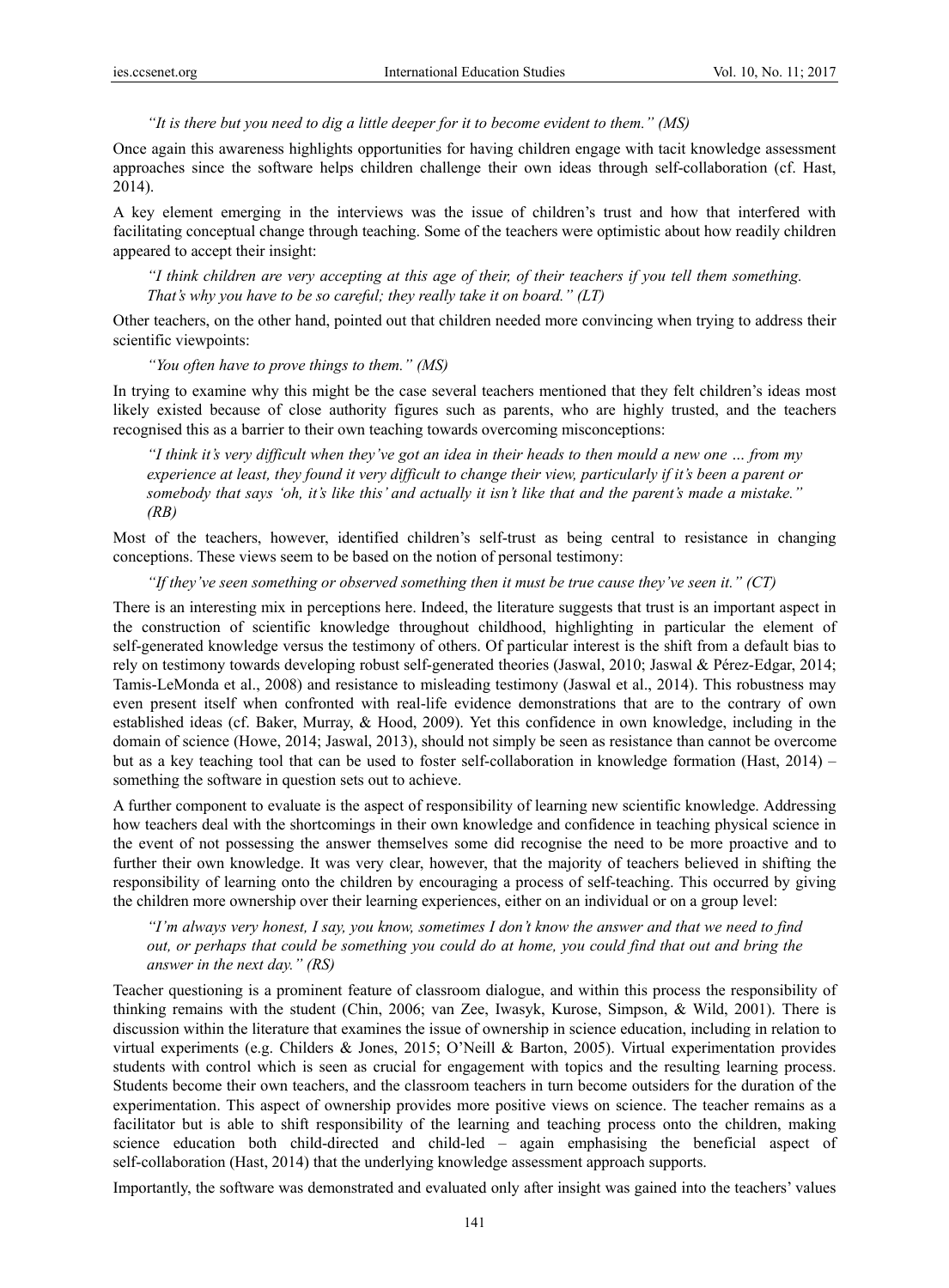and perceptions. This means the views presented above can be seen as not being influenced by this particular computer program, strengthening the relevant validity of the discussed ideas. Views on how the software impacted their own conceptions were mixed. Some felt that their own ideas had not been challenged, but most did feel that the software prompted them to reconsider their own ideas:

## *"I learnt that I was wrong on some things … probably my knowledge changed; I couldn't necessarily explain it though." (RB)*

This insight seems to match small-scale unpublished research with adults using the same software (cf. University of Cambridge, 2017) suggesting that adults too can benefit from working with the intervention programme. This has implications for teachers and could indicate the additional potential for using the software as a professional development tool. As far as the benefits for children's learning were considered, teachers were very positive in their evaluations of the software. Teachers commented on the overall ease of access, including how it helps to account for different computer skills without disadvantaging any students. More importantly, they saw immediate benefits in the opportunity to provide children with opportunities to reflect on their reasoning:

*"I like the fact that it replays and gives you that choice to see both against each other again, so you can, the idea of mulling it over and trying, trying it again and again, rather than just accepting it once at face value." (FL)* 

Nonetheless the teachers also provided feedback that would be worthwhile considering in trying to develop a more successful conceptual intervention programme. Most of these comments were more about the presentation of the software, including fonts perhaps being too difficult for the younger children to read. However, they also raised potential issues with some of the content phrasing, much akin to common critiques of Piagetian research, particularly for the younger children (see e.g. Baucal, Arcidiacono, & Budjevac, 2013):

*"When it says 'do you think your answer is correct' in most children's eyes that would only make them think 'oh, I'm wrong, so I have to say no'." (CT)* 

Some teachers recognised the software as a useful differentiation tool for their teaching activities:

*"I could use it to find out what they do and don't understand and then could potentially differentiate based on that cause I don't differentiate in science at the moment." (RB)* 

However, from the differentiation viewpoint other teachers were more sceptical as to how effective implementing the software really would be in practice, both from a practical aspect and how the software might be perceived by the children:

 *"A lot of the time the weaker children go off to use apps and programs on the computer and so the ones that think that they're brighter would have the idea that this is for maybe some lower level children because that's what they normally do, because they need this support … there's potential that they may have a slightly negative attitude towards it." (MO)* 

Beyond suggestions based on their own experiences where they seek advice, such as STEM, teachers felt some form of personal interaction would be the most useful approach in trying to raise awareness of the software. Some suggested school-internal contact points as a key reference:

*"Through the science coordinators of schools and then, like, the potential of doing a staff meeting on it, so if there were resources for the science coordinator, like a PowerPoint about what it is, the purpose of it and how to use it in class, that would make it much more likely that they would then deliver a staff meeting on this." (FL)* 

However, teachers were equally welcoming of external input in demonstrating the software, including academic researchers. Teachers expressed themselves positively about this aspect as it removed some of their own burden in finding resources and figuring out how to use them:

*"We had [company name] who came to speak to us and they showed us exactly how to use the program and how the children would use that in class … that was good … As a teacher, it just, you can be a bit passive and you don't have to be doing it proactively all the time." (LT)* 

This is something also envisaged by the Department for Education (2010), promoting the view that academics and professionals within education need to establish a closer relationship in order to reap further benefits on both sides. The academic research equally supports this standpoint (Vanderlinde & van Braak, 2010). Collectively, this indicates a willingness to engage with CPD and provides an opportunity to structure relevant activities for generalist teachers. This again reflects the need for such training for this particular group (Office for Standards in Education, Children's Services and Skills, 2008, 2011, 2013; Tondeur et al., 2012; Wellcome Trust, 2014).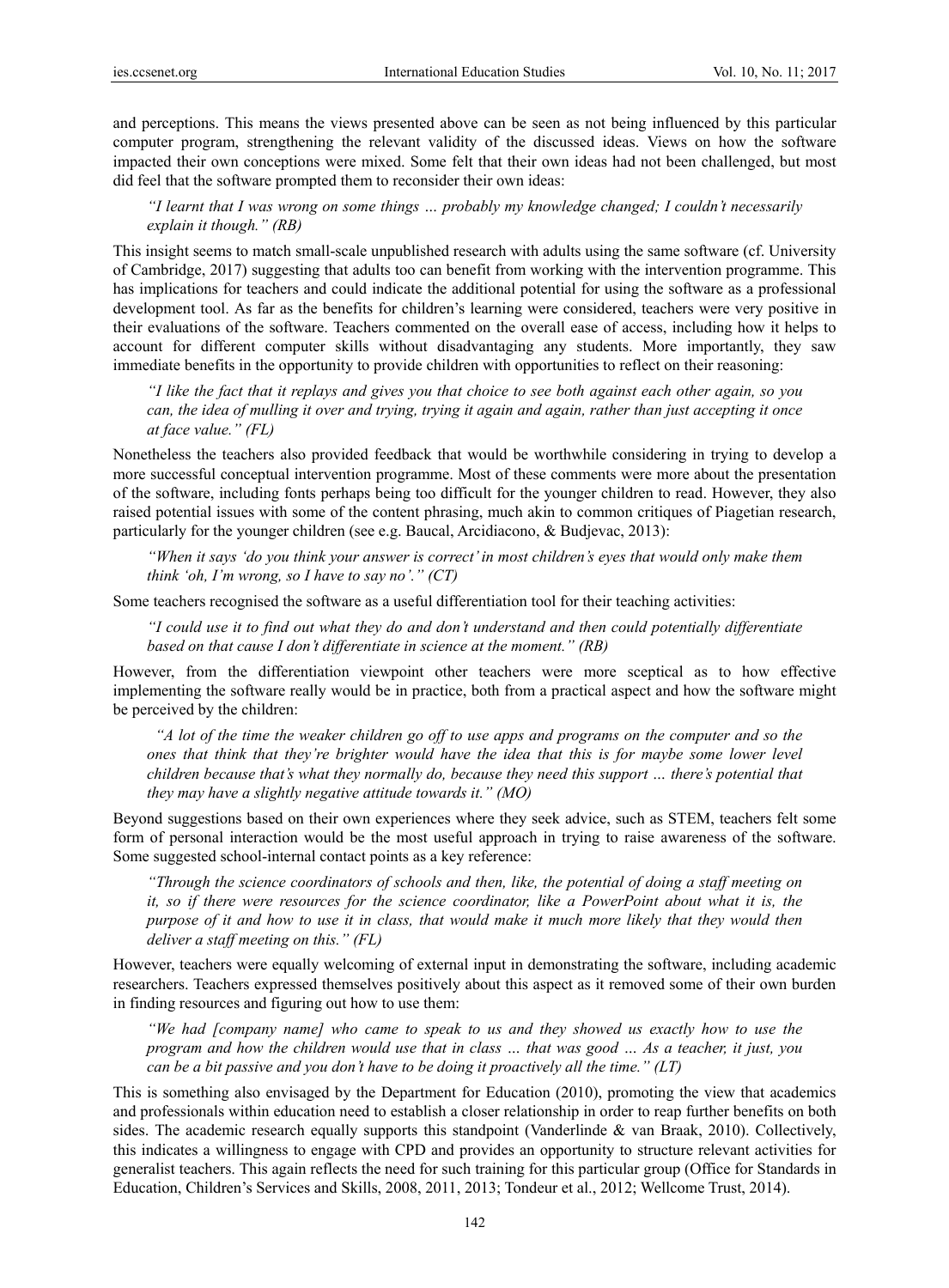### **4. Conclusion**

From this qualitative evaluation of teachers' insight arises the ability to complement the usefulness of tacit knowledge assessment for children's conceptual development in science. In particular, the software appears to encapsulate all key areas identified through the teacher data. It has become clear that from the teacher perspective the key issues to address towards successful implementation of the software within teaching practice are those of children's trust and responsibility of learning as these appear to impact on teachers' views of their students and the ways in which to facilitate their development. The research discussed here also highlights the benefits of tacit knowledge assessment for a particular type of teacher – relatively inexperienced and with a lack of training in science and technology. Future research would do well to take into account quantitative measures around motivation and values and how these impact on perceptions of the software as well as exploring in more detail the issue of the central model elements from the child perspective. Overall, despite some identified shortcomings of the software when asked whether they would make use of it, after having tried it out for themselves, the teachers were all very welcoming of the opportunity, providing green light for the development of CPD targeted at generalist teachers:

*"Would I use it? Yeah, I would." (MS)* 

# **References**

- Alexander, R. J. (2010). *Children, their world, their education: Final report of the Cambridge Primary Review*. London: Routledge.
- Allen, M. (2014). *Misconceptions in primary science*. Maidenhead: Open University Press.
- Avraamidou, L. (2013). Prospective elementary teachers' science teaching orientations and experiences that impacted their development. *International Journal of Science Education, 35*, 1698-1724. http://doi.org/10.1080/09500693.2012.708945
- Avraamidou, L. (2014). Studying science teacher identity: Current insights and future research directions. *Studies in Science Education, 50*, 145-179. http://doi.org/10.1080/03057267.2014.937171
- Avraamidou, L. (2015). Reconceptualizing elementary teacher preparation: A case for informal science education. *International Journal of Science Education, 37*, 108-135. http://doi.org/10.1080/09500693.2014.969358
- Baker, S. T., Murray, K., & Hood, B. M. (2009). *Children's expectations about weight and speed in falling objects: The younger the judge, the better?* Poster presented at the biennial meeting of the SRCD, Denver, CO.
- Baucal, A., Arcidiacono, F., & Budjevac, N. (2013). "Is there an equal (amount of) juice?" Exploring the repeated question effect in conservation through conversation. *European Journal of Psychology of Education, 28*, 475-495. http://doi.org/10.1007/s10212-012-0124-7
- Bingimlas, K. A. (2009). Barriers to the successful integration of ICT in teaching and learning environments: A review of the literature. *Eurasia Journal of Mathematics, Science & Technology Education, 5*, 235-245.
- Bliss, J. (2008). Commonsense reasoning about the physical world. *Studies in Science Education, 44*, 123-155. http://doi.org/10.1080/03057260802264149
- Brock, R. (2015). Intuition and insight: Two concepts that illuminate the tacit in science education. *Studies in Science Education, 51*, 127-167. http://doi.org/10.1080/03057267.2015.1049843
- Cavas, B., Cavas, P., Karaoglan, B., & Kisla, T. (2009). A study on science teachers' attitudes toward information and communication technologies in Education. *The Turkish Online Journal of Educational Technology, 8*(2), Article 2.
- Charmaz, K. (2014). *Constructing grounded theory*. London: SAGE Publications.
- Childers, G., & Jones, M. G. (2015). Students as virtual scientists: An exploration of students' and teachers' perceived realness of a remote electron microscopy investigation. *International Journal of Science Education, 37*, 2433-2452. http://doi.org/10.1080/09500693.2015.1082043
- Chin, C. (2006). Classroom interaction in science: Teacher questioning and feedback to students' responses. *International Journal of Science Education, 28*, 1315-1346. http://doi.org/10.1080/09500690600621100
- Collins, H. (2010). *Tacit and explicit knowledge*. Chicago, IL: University of Chicago Press.
- Corbin, J., & Strauss, A. (2014). *Basics of qualitative research: Techniques and procedures for developing grounded theory* (4th ed.). London: SAGE Publications.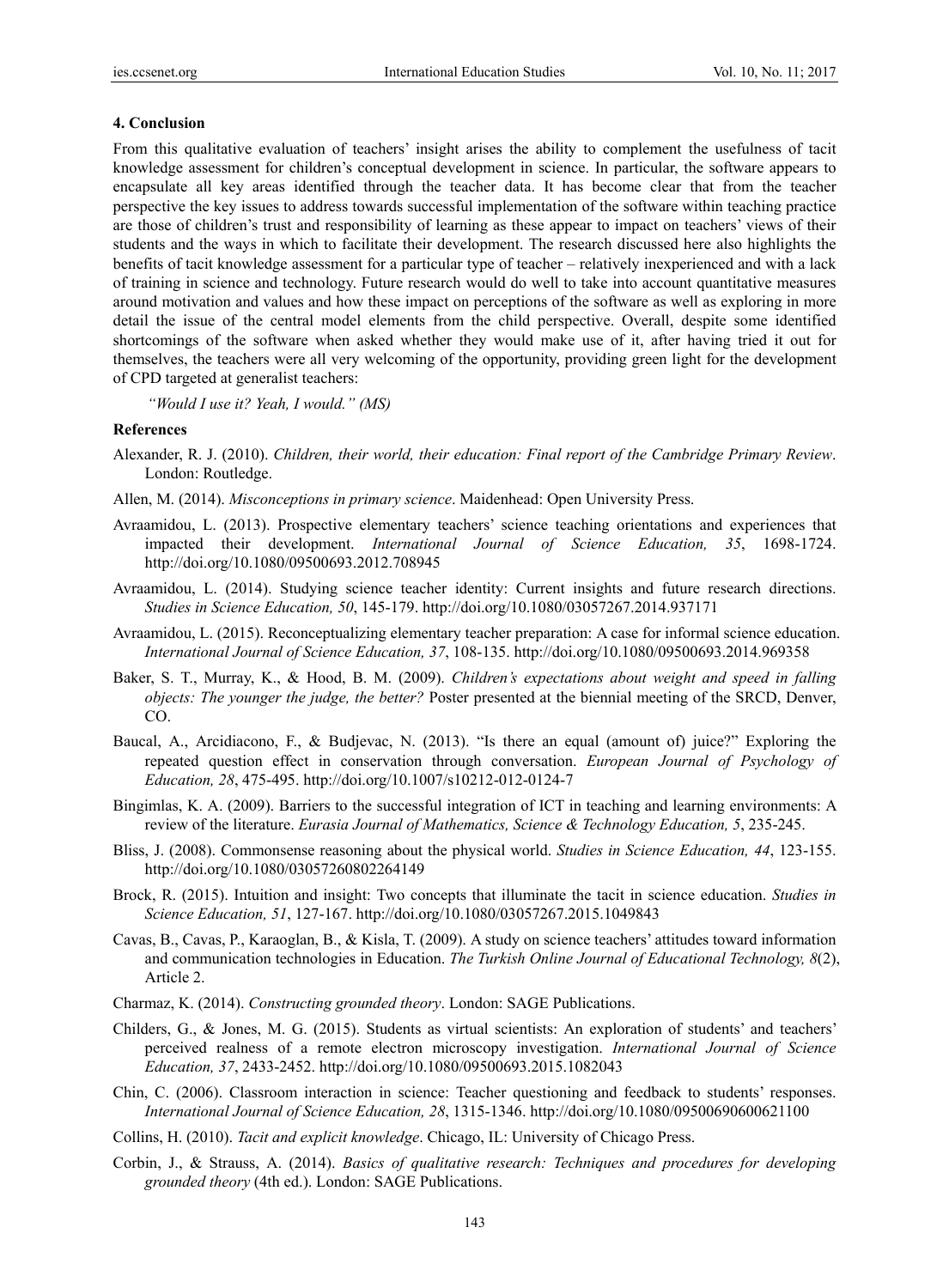- Davis, E. A., Petish, D., & Smithey, J. (2006). Challenges new science teachers face. *Review of Educational Research, 76*, 607-651. http://doi.org/10.3102/00346543076004607
- Dawson, V. (2008). Use of information communication technology by early career science teachers in Western Australia. *International Journal of Science Education, 30*, 203-219. http://doi.org/10.1080/09500690601175551
- Deci, E. L., & Ryan, R. M. (2012). Self-determination theory. In P. A. M. Van Lange, A. W. Kruglanski & E. T. Higgins (Eds.), *The handbook of theories of social psychology: Volume 1* (pp. 416-433). London: SAGE.
- Deci, E. L., & Ryan, R. M. (2013). *Handbook of self-determination research*. Rochester, NY: University of Rochester Press.
- Department for Education. (2010). *The importance of teaching*. London: DfE.
- Department for Education. (2013). *National curriculum in England: Science programmes of study key stages 1 and 2*. London: DfE.
- Department for Education. (2016). *School Workforce in England: November 2016*. Retrieved May 20, 2017, from http://www.gov.uk/government/uploads/system/uploads/attachment\_data/file/533618/SFR21\_2016\_ MainText.pdf
- Department for Education. (2017). *Professional skills tests*. Retrieved March 21, 2017, from http://sta.education.gov.uk/
- Department for Education and Employment. (1999). *The national curriculum for England: Science*. London: HMSO.
- DeWitt, J., Archer, L., & Osborne, J. (2014). Science-related aspirations across the primary-secondary divide: Evidence from two surveys in England. *International Journal of Science Education, 36*, 1609-1629. http://doi.org/10.1080/09500693.2013.871659
- DeWitt, J., Osborne, J., Archer, L., Dillon, J., Willis, B., & Wong, B. (2013). Young children's aspirations in science: The unequivocal, the uncertain and the unthinkable. *International Journal of Science Education, 35*, 1037-1063. http://doi.org/10.1080/09500693.2011.608197
- Duit, R., Treagust, D. F., & Widodo, A. (2013). Teaching science for conceptual change: Theory and practice. In S. Vosniadou (Ed.), *International handbook of research on conceptual change* (pp. 487-503). London: Routledge.
- Duschl, R. A., Schweingruber, H. A., & Shouse, A. W. (2006). *Taking science to school: Learning and teaching science in grades K-8*. Washington, DC: The National Academies Press.
- Eryilmaz, A. (2002). Effects of conceptual assignments and conceptual change discussions on students' misconceptions and achievement regarding force and motion. *Journal of Research in Science Teaching, 39*, 1001-1015. http://doi.org/10.1002/tea.10054
- Eshach, H. (2007). Bridging in-school and out-of-school learning: Formal, non-formal, and informal education. *Journal of Science Education and Technology, 16*, 171-190. http://doi.org/10.1007/s10956-006-9027-1
- Glauert, E., Compton, A., & Manches, A. (2012). *Creative little scientists: Enabling creativity through science and mathematics in preschool and first years of primary education*. Retrieved March 04, 2017, from http://www.creative-little-scientists.eu/sites/default/files/10\_3\_2-NationalReport\_UK\_England.pdf
- Gomez-Zwiep, S. (2008). Elementary teachers' understanding of students' science misconceptions: Implications for practice and teacher education. *Journal of Science Teacher Education, 19*, 437-454. http://doi.org/10.1007/s10972-008-9102-y
- Hast, M. (2014). Collaborating with the 'more capable' self: Achieving conceptual change in early science education through underlying knowledge structures. *ReflectED, St Mary's Journal of Education, 3*, 18-25.
- Hast, M., & Howe, C. (2012). Understanding the beliefs informing children's commonsense theories of motion: The role of everyday object variables in dynamic event predictions. *Research in Science & Technological Education, 30*, 3-15. http://doi.org/10.1080/02635143.2011.653876
- Hast, M., & Howe, C. (2013). Towards a complete commonsense theory of motion: The interaction of dimensions in children's predictions of natural object motion. *International Journal of Science Education, 35*, 1649-1662. http://doi.org/10.1080/09500693.2011.604685
- Hast, M., & Howe, C. (2015). Children's predictions and recognition of fall: The role of object mass. *Cognitive*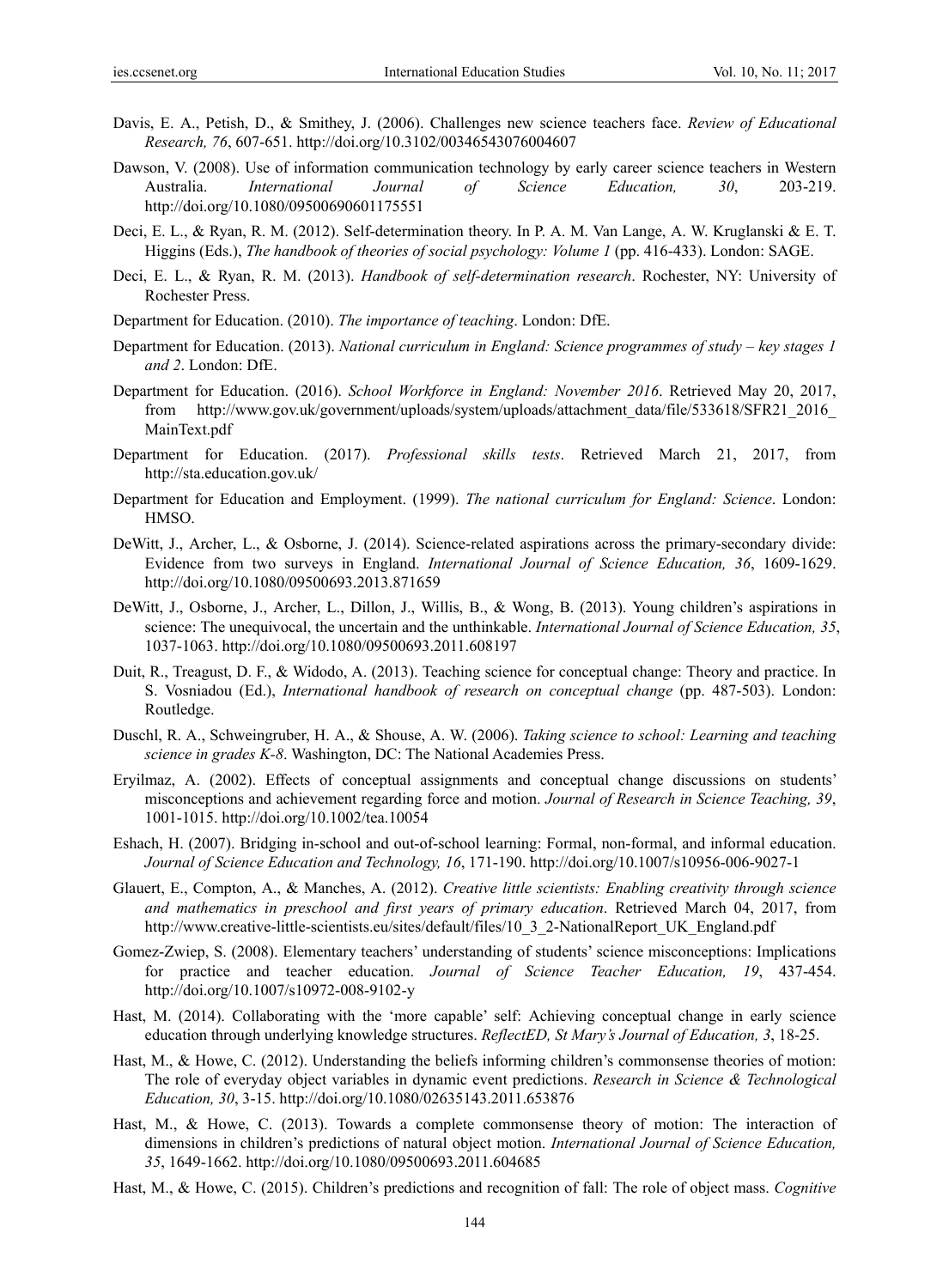*Development, 36*, 103-110. http://doi.org/10.1016/j.cogdev.2015.10.002

- Hast, M., & Howe, C. (2017). Changing predictions, stable recognition: Children's representations of downward incline motion. *British Journal of Developmental Psychology*. Advance online publication. http://doi.org/10.1111/bjdp.12191
- Hennessy, S. (2006). Integrating technology into teaching and learning of school science: A situated perspective on pedagogical issues in research. *Studies in Science Education, 42*, 1-48. http://doi.org/10.1080/03057260608560219
- Hennessy, S., Wishart, J., Whitelock, D., Deaney, R., Brawn, R., la Velle, L, … & Winterbottom, M. (2007). Pedagogical approaches for technology-integrated science teaching. *Computers & Education, 48*, 137-152. http://doi.org/10.1016/j.compedu.2006.02.004
- Howe, C. (2014). "If you've seen it before, then you know": Physical evidence and children's trust in testimony. In E. J. Robinson & S. Einav (Eds.), *Trust and skepticism: Children's selective learning from testimony* (pp. 151-162). Hove: Psychology Press.
- Howe, C., Devine, A., & Taylor-Tavares, J. (2013). Supporting conceptual change in school science: A possible role for tacit understanding. *International Journal of Science Education, 35*, 864-883. http://doi.org/10.1080/09500693.2011.585353
- Howe, C., Taylor-Tavares, J., & Devine, A. (2012). Everyday conceptions of object fall: Explicit and tacit understanding in middle childhood. *Journal of Experimental Child Psychology, 111*, 351-366. http://doi.org/10.1016/j.jecp.2011.09.003
- Howe, C., Taylor-Tavares, J., & Devine, A. (2014). Children's conceptions of physical events: Explicit and tacit understanding of horizontal motion. *British Journal of Developmental Psychology, 32*, 141-162. http://doi.org/10.1111/bjdp.12026
- Howe, C., Taylor-Tavares, J., & Devine, A. (2016). Recognition as support for reasoning about horizontal motion: A further resource for school science? *Research in Science & Technological Education, 34*, 273-289. http://doi.org/10.1080/02635143.2016.1168393
- Howitt, C. (2007). Pre-service elementary teachers' perceptions of factors in an holistic methods course influencing their confidence in teaching science. *Research in Science Education, 37*, 41-58. http://doi.org/10.1007/s11165-006-9015-8
- Jaswal, V. K., & Pérez-Edgar, K (2014). Resolving conflicts between observation and testimony: The role of inhibitory control. In E. J. Robinson & S. Einav (Eds.), *Trust and skepticism: Children's selective learning from testimony* (pp. 110-122). Hove: Psychology Press.
- Jaswal, V. K. (2010). Believing what you're told: Young children's trust in unexpected testimony about the physical world. *Cognitive Psychology, 61*, 248-272. http://doi.org/10.1016/j.cogpsych.2010.06.002
- Jaswal, V. K. (2013). Biased to believe. In M. R. Banaji & S. A. Gelman (Eds.), *Navigating the social world: What infants, children, and other species can teach us* (pp. 241-244). Oxford: Oxford University Press.
- Jaswal, V. K., Pérez-Edgar, K., Kondrad, R. L., Palmquist, C. M., Cole, C. A., & Cole, C. E. (2014). Can't stop believing: Inhibitory control and resistance to misleading testimony. *Developmental Science, 17*, 965-976. http://doi.org/10.1111/desc.12187
- Jenkins, E., & Nelson, N. W. (2005). Important but not for me: Students' attitudes towards secondary school science in England. *Research in Science & Technological Education, 23*, 41-57. http://doi.org/10.1080/02635140500068435
- Kjærnsli, M., & Lie, S. (2011). Students' preference for science careers: International comparisons based on PISA 2006. *International Journal of Science Education, 33*, 121-144. http://doi.org/10.1080/09500693.2010.518642
- Klaassen, K. (2005). The concept of force as a constitutive element of understanding the world. In K. Boersma, M. Goedhart, O. de Jong, & H. Eijkelhof (Eds.), *Research and the quality of science education* (pp. 447-457). Dordrecht: Springer.
- Martin, M. O., Mullis, I. V. S., Foy, P., & Hooper, M. (2016). *TIMSS 2015 international results in science*. Chestnut Hill, MA: TIMSS & PIRLS International Study Center.
- Murphy, C., & Beggs, J. (2005). *Primary science in the UK: A scoping study*. London: Wellcome Trust.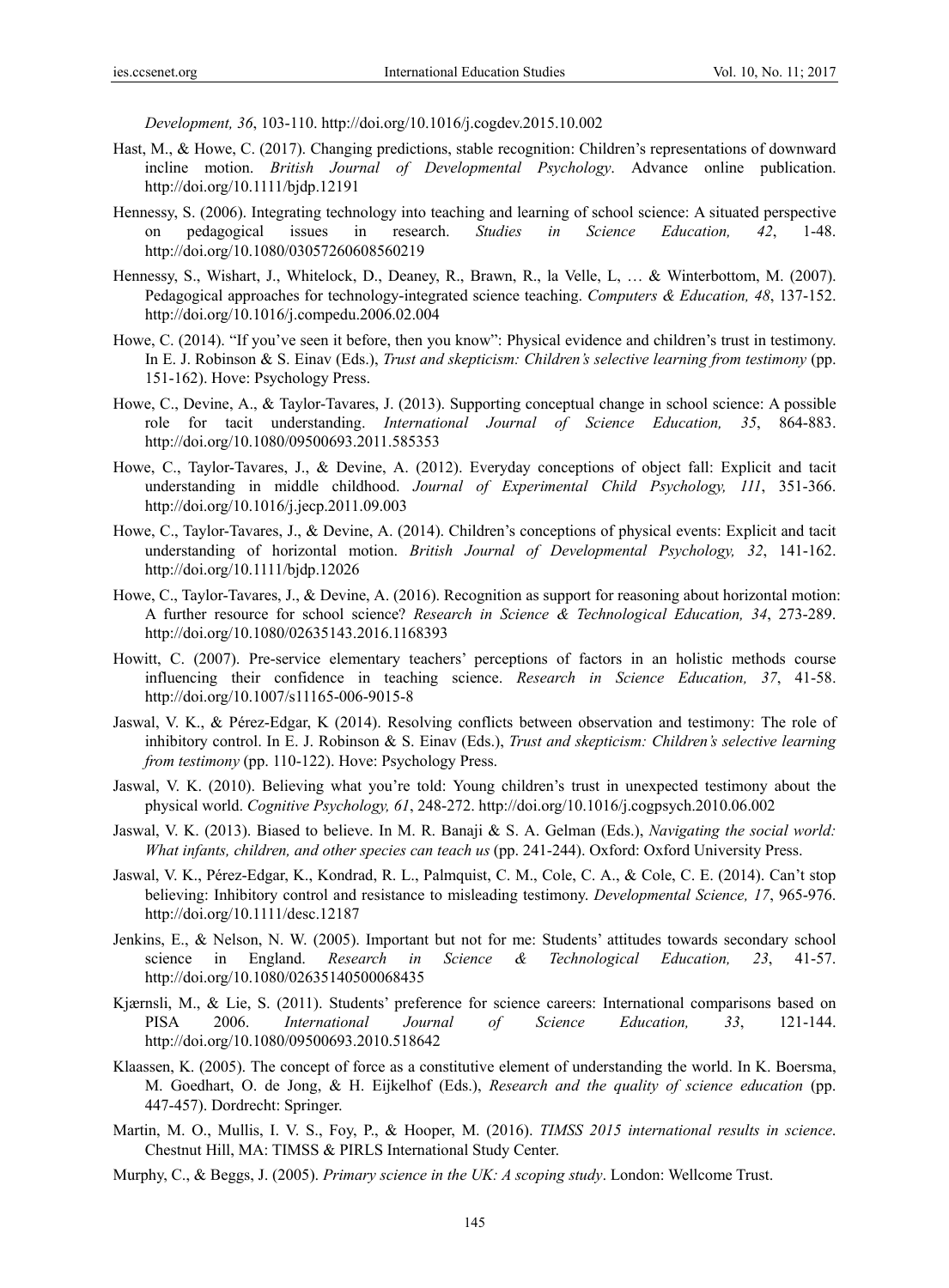- O'Neill, T., & Barton, A. (2005). Uncovering student ownership in science learning: The making of a student created mini-documentary. *School Science and Mathematics, 105*, 292-301. http://doi.org/10.1111/j.1949-8594.2005.tb18130.x
- Office for Standards in Education, Children's Services and Skills. (2008). *Success in science*. Manchester: Ofsted.
- Office for Standards in Education, Children's Services and Skills. (2011). *Successful science: An evaluation of science education in England 2007-2010*. Manchester: Ofsted.
- Office for Standards in Education, Children's Services and Skills. (2013). *Maintaining curiosity: A survey into science education in schools*. Manchester: Ofsted.
- Osborne, J., & Dillon, J. (2008). *Science education in Europe: Critical reflections*. London: Nuffield Foundation.
- Pedretti, E. G., Bencze, L., Hewitt, J., Romkey, L., & Jivraj, A. (2008). Promoting issues-based STSE perspectives in science teacher education: Problems of identity and ideology. *Science & Education, 17*, 941-960. http://doi.org/10.1007/s11191-006-9060-8
- Pine, K., Messer, D., & St John, K. (2001). Children's misconceptions in primary science: a survey of teachers' views. *Research in Science & Technological Education, 19*, 79-96. http://doi.org/10.1080/02635140120046240
- Polanyi, M. (1967). *The tacit dimension*. London: Routledge & Kegan Paul.
- Prensky, M. (2012). *From digital natives to digital wisdom*. Thousand Oaks: Corwin.
- Reeve, J. (2006). Teachers as facilitators: What autonomy-supportive teachers do and why their students benefit. *The Elementary School Journal, 106*, 225-236. http://doi.org/10.1086/501484
- Rice, D. C. (2005). I didn't know oxygen could boil! What preservice and inservice elementary teachers' answers to 'simple' science questions reveals about their subject matter knowledge. *International Journal of Science Education, 27*, 1059-1082. http://doi.org/10.1080/09500690500069426
- Rogers, V. (2012) Early years: Where does science fit in? *Primary Science, 123*, 28-30.
- Roth, G., Assor, A., Kanat-Maymon, Y., & Kaplan, H. (2007). Autonomous motivation for teaching: How self-determined teaching may lead to self-determined learning. *Journal of Educational Psychology, 99*, 761-774. http://doi.org/10.1037/0022-0663.99.4.761
- Rutten, N., van der Veen, J. T., & van Joolingen, W. R. (2015). Inquiry-based whole-class teaching with computer simulations in physics. *International Journal of Science Education, 37*, 1225-1245. http://doi.org/10.1080/09500693.2015.1029033
- Said, Z., Summers, R., Abd-El-Khalick, F., & Wang, S. (2016). Attitudes toward science among grades 3 through 12 Arab students in Qatar: Findings from a cross-sectional national study. *International Journal of Science Education, 38*, 621-643. http://doi.org/10.1080/09500693.2016.1156184
- Shankar, R. (2014). *Fundamentals of physics: Mechanics, relativity, and thermodynamics*. New Haven, CT: Yale University Press.
- Smeets, E. (2005). Does ICT contribute to powerful learning environments in primary education? *Computers & Education, 44*, 343-355. http://doi.org/10.1016/j.compedu.2004.04.003
- Tamis-LeMonda, C. S., Adolph, K. E., Lobo, S. A., Karasik, L. B., Ishak, S., & Dimitropoulou, K. A. (2008). When infants take mothers' advice: 18-month-olds integrate perceptual and social information to guide motor action. *Developmental Psychology, 44*, 734-746. http://doi.org/10.1037/0012-1649.44.3.734
- Thoonen, E. E. J., Sleegers, P. J. C., Oort, F. J., Peetsma, T. T. D., & Geijsel, F. P. (2011). How to improve teaching practices: The role of teacher motivation, organizational factors, and leadership practices. *Educational Administration Quarterly, 47*, 496-536. http://doi.org/10.1177/0013161X11400185
- Tondeur, J., van Braak, J., Sang, G., Voogt, J., Fisser, P., & Ottenbreit-Leftwich, A. (2012). Preparing pre-service teachers to integrate technology in education: A synthesis of qualitative evidence. *Computers & Education, 59*, 134-144. http://doi.org/10.1016/j.compedu.2011.10.009
- Trend, R. D. (2001). Deep time framework: A preliminary study of UK primary teachers' conceptions of geological time and perceptions of geoscience. *Journal of Research in Science Teaching, 38*, 191-221. http://doi.org/10.1002/1098-2736(200102)38:2<191::AID-TEA1003>3.0.CO;2-C